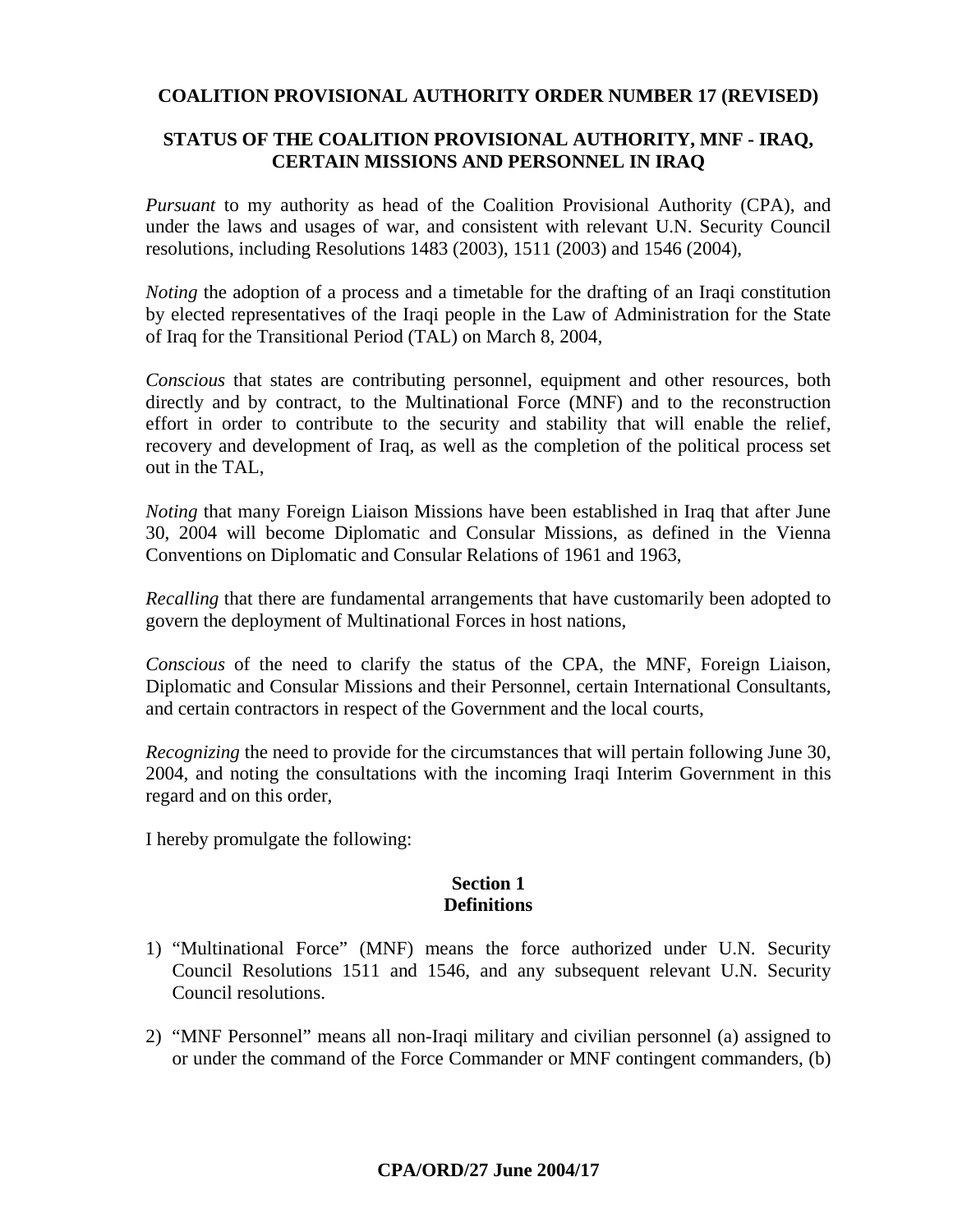subject to other command authority to aid, protect, complement or sustain the Force Commander, or (c) employed by a Sending State in support of or accompanying the MNF.

- 3) "Force Commander" means the Commander appointed to exercise unified command of the MNF, or his or her designee.
- 4) "CPA Personnel" means all non-Iraqi civilian and military personnel assigned to, or under the direction or control of, the Administrator of the CPA.
- 5) "Sending State" means a State providing personnel, International Consultants, services, equipment, provisions, supplies, material, other goods or construction work to: (a) the CPA, (b) the MNF, (c) international humanitarian or reconstruction efforts, (d) Diplomatic or Consular Missions, or (e) until July 1, 2004, Foreign Liaison Missions.
- 6) "Foreign Liaison Missions" means representative missions operated by States until July 1, 2004.
- 7) "Foreign Liaison Mission Personnel" means those individuals who are authorized by the Iraqi Ministry of Foreign Affairs to carry Foreign Liaison Mission personnel identification cards until July 1, 2004.
- 8) "Diplomatic and Consular Missions" means those missions belonging to States with diplomatic or consular relations with Iraq that are in operation on or after June 30, 2004.
- 9) "Premises of the Missions" means all premises, including the buildings or parts of buildings and the land ancillary thereto, irrespective of ownership, used for the purposes of Diplomatic and Consular Missions, including residences of the heads of missions on or after June 30, 2004.
- 10) "Iraqi legal process" means any arrest, detention or legal proceedings in Iraqi courts or other Iraqi bodies, whether criminal, civil, or administrative.
- 11) "Contractors" means non-Iraqi legal entities or individuals not normally resident in Iraq, including their non-Iraqi employees and Subcontractors not normally resident in Iraq, supplying goods or services in Iraq under a Contract.
- 12) "Contract" means:
	- a) a contract or grant agreement with the CPA or any successor agreement thereto, or a contract or grant agreement with a Sending State, to supply goods or services in Iraq, where that supply is: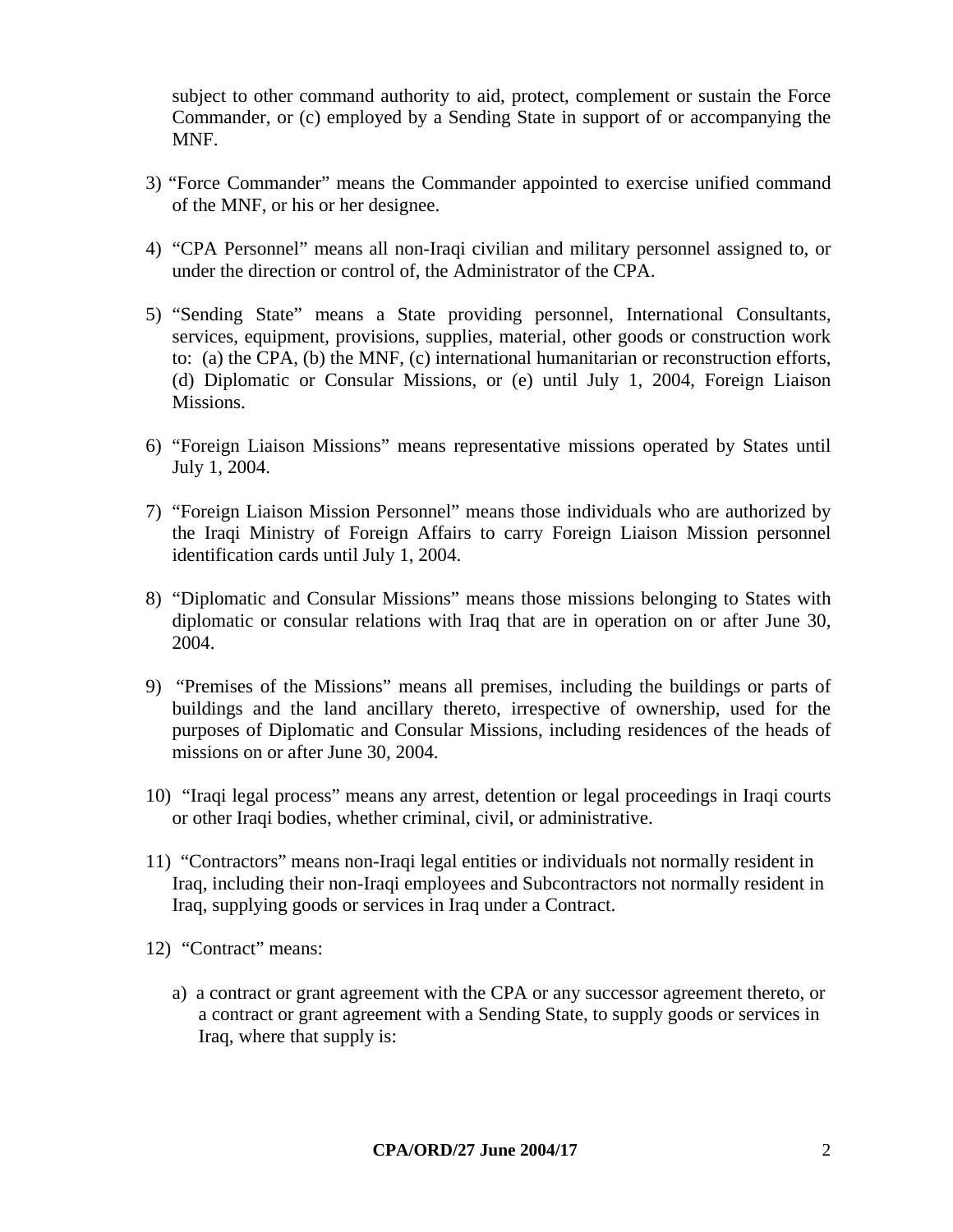- i) to or on behalf of the MNF;
- ii) for humanitarian aid, reconstruction or development projects approved and organized by the CPA or a Sending State;
- iii) for the construction, reconstruction or operation of Diplomatic and Consular Missions; or
- iv) until July 1, 2004, to or on behalf of Foreign Liaison Missions; or
- b) a contract for security services provided by Private Security Companies to Foreign Liaison Missions and their Personnel, Diplomatic and Consular Missions and their personnel, the MNF and its Personnel, International Consultants, or Contractors.
- 13) "Subcontractors" means non-Iraqi legal entities or individuals not normally resident in Iraq, including their non-Iraqi employees, performing under contract with a Contractor to supply goods or services in Iraq in furtherance of the Contractor's Contract.
- 14) "Private Security Companies" means non-Iraqi legal entities or individuals not normally resident in Iraq, including their non-Iraqi employees and Subcontractors not normally resident in Iraq, that provide security services to Foreign Liaison Missions and their Personnel, Diplomatic and Consular Missions and their personnel, the MNF and its Personnel, International Consultants and other Contractors.
- 15) "Vehicles" means civilian and military vehicles operated by or in support of MNF, the CPA, Foreign Liaison Missions, International Consultants and, in the course of their official and contractual activities, Contractors.
- 16) "Vessels" means civilian and military vessels operated by or in support of the MNF, the CPA, Foreign Liaison Missions, International Consultants and, in the course of their official and contractual activities, Contractors.
- 17) "Aircraft" means civilian and military aircraft operated by or in support of the MNF, the CPA, Foreign Liaison Missions, International Consultants and, in the course of their official and contractual activities, Contractors.
- 18) "The Government" means the Iraqi Interim Government from June 30, 2004, the Iraqi Transitional Government upon its formation, and any successor government for the duration of this Order, including instrumentalities, commissions, judicial, investigative or administrative authorities, and regional, provincial and local bodies.
- 19) "International Consultants" means all non-Iraqi personnel who are not CPA personnel and, after June 30, 2004, are not accredited to a Diplomatic or Consular Mission, but are provided by Sending States as consultants to the Government and are officially accepted by the Government.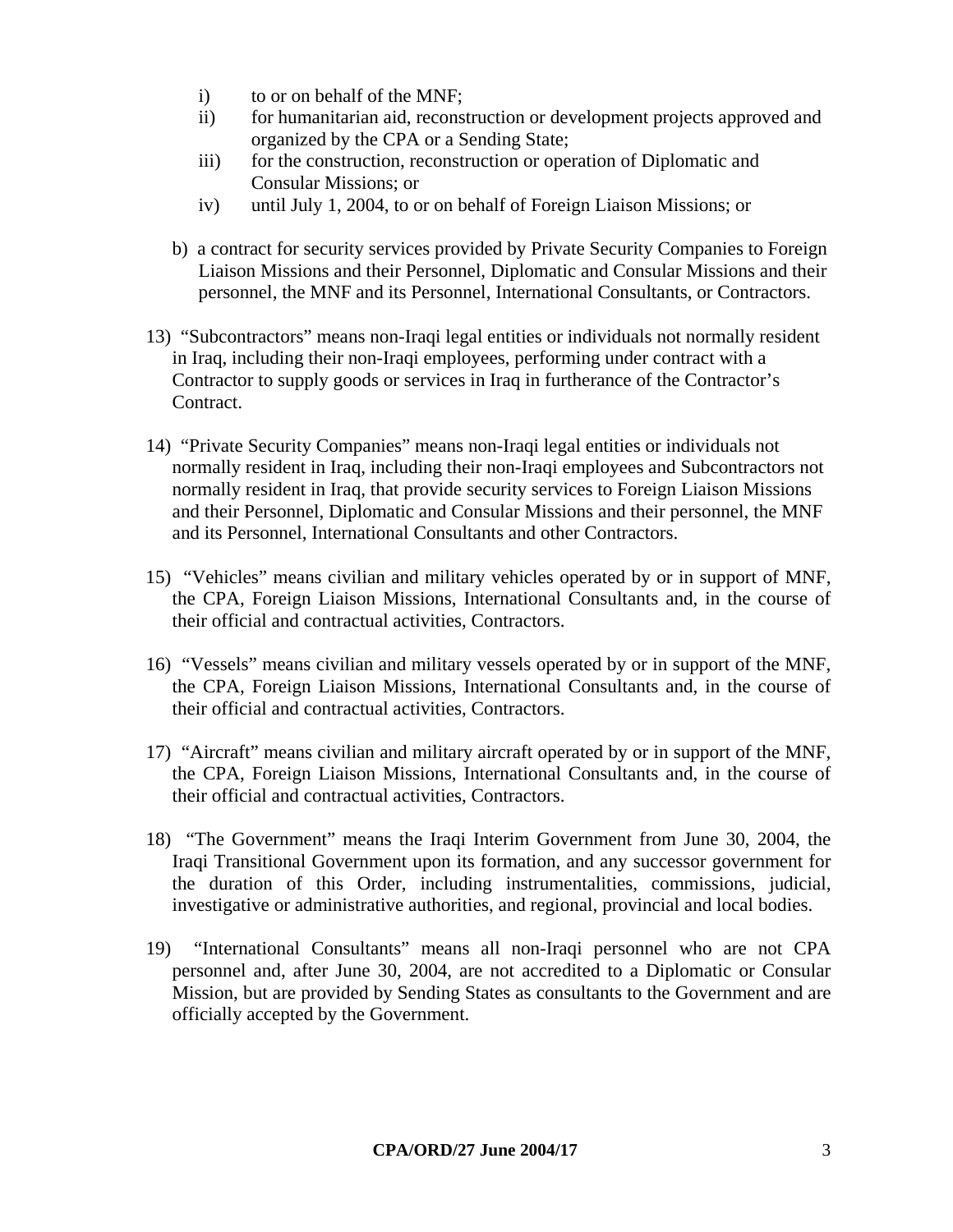### **Section 2 Iraqi Legal Process**

- 1) Unless provided otherwise herein, the MNF, the CPA, Foreign Liaison Missions, their Personnel, property, funds and assets, and all International Consultants shall be immune from Iraqi legal process.
- 2) All MNF, CPA and Foreign Liaison Mission Personnel and International Consultants shall respect the Iraqi laws relevant to those Personnel and Consultants in Iraq including the Regulations, Orders, Memoranda and Public Notices issued by the Administrator of the CPA.
- 3) All MNF, CPA and Foreign Liaison Mission Personnel, and International Consultants shall be subject to the exclusive jurisdiction of their Sending States. They shall be immune from any form of arrest or detention other than by persons acting on behalf of their Sending States, except that nothing in this provision shall prohibit MNF Personnel from preventing acts of serious misconduct by the above-mentioned Personnel or Consultants, or otherwise temporarily detaining any such Personnel or Consultants who pose a risk of injury to themselves or others, pending expeditious turnover to the appropriate authorities of the Sending State. In all such circumstances, the appropriate senior representative of the detained person's Sending State in Iraq shall be notified immediately.
- 4) The Sending States of MNF Personnel shall have the right to exercise within Iraq any criminal and disciplinary jurisdiction conferred on them by the law of that Sending State over all persons subject to the military law of that Sending State.
- 5) The immunities set forth in this Section for Foreign Liaison Missions, their Personnel, property, funds and assets shall operate only with respect to acts or omissions by them during the period of authority of the CPA ending on June 30, 2004.

### **Section 3 Diplomatic and Consular Missions**

 All Premises of Diplomatic and Consular Missions will be utilized by Diplomatic and Consular Missions without hindrance and subject to the requirements of and receiving the protections provided for in the Vienna Convention on Diplomatic Relations of 1961 and the Vienna Convention on Consular Relations of 1963. This Order does not prevent the Government and any State from entering into other bilateral arrangements for existing or new premises.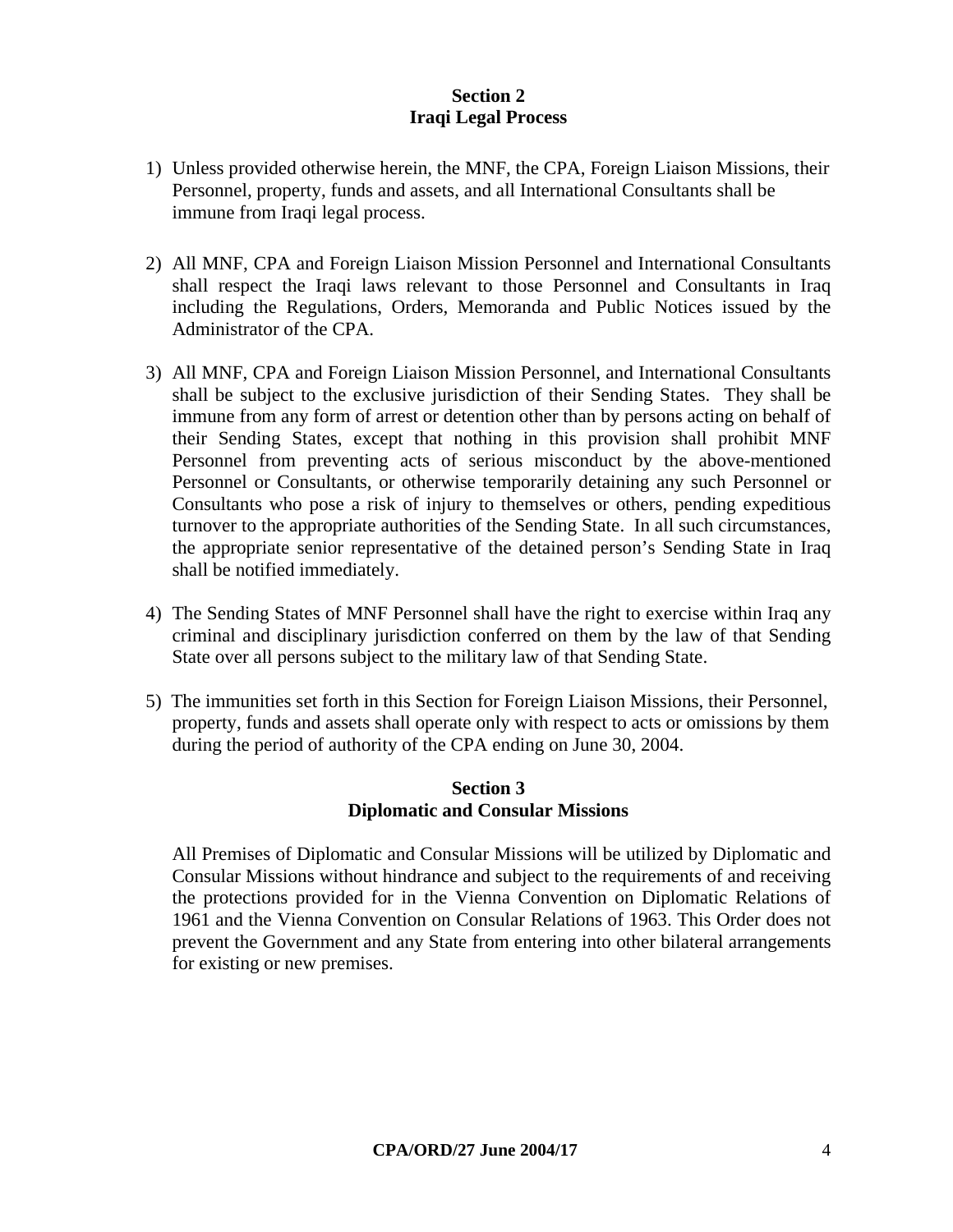### **Section 4 Contractors**

- 1) Sending States may contract for any services, equipment, provisions, supplies, material, other goods, or construction work to be furnished or undertaken in Iraq without restriction as to choice of supplier or Contractor. Such contracts may be awarded in accordance with the Sending State's laws and regulations.
- 2) Contractors shall not be subject to Iraqi laws or regulations in matters relating to the terms and conditions of their Contracts, including licensing and registering employees, businesses and corporations; provided, however, that Contractors shall comply with such applicable licensing and registration laws and regulations if engaging in business or transactions in Iraq other than Contracts. Notwithstanding any provisions in this Order, Private Security Companies and their employees operating in Iraq must comply with all CPA Orders, Regulations, Memoranda, and any implementing instructions or regulations governing the existence and activities of Private Security Companies in Iraq, including registration and licensing of weapons and firearms.
- 3) Contractors shall be immune from Iraqi legal process with respect to acts performed by them pursuant to the terms and conditions of a Contract or any sub-contract thereto. Nothing in this provision shall prohibit MNF Personnel from preventing acts of serious misconduct by Contractors, or otherwise temporarily detaining any Contractors who pose a risk of injury to themselves or others, pending expeditious turnover to the appropriate authorities of the Sending State. In all such circumstances, the appropriate senior representative of the Contractor's Sending State in Iraq shall be notified.
- 4) Except as provided in this Order, all Contractors shall respect relevant Iraqi laws, including the Regulations, Orders, Memoranda and Public Notices issued by the Administrator of the CPA.
- 5) Certification by the Sending State that its Contractor acted pursuant to the terms and conditions of the Contract shall, in any Iraqi legal process, be conclusive evidence of the facts so certified.
- 6) With respect to a contract or grant agreement with or on behalf of the CPA and with respect to any successor agreement or agreements thereto, the Sending State shall be the state of nationality of the individual or entity concerned, notwithstanding Section 1(5) of this Order.
- 7) These provisions are without prejudice to the exercise of jurisdiction by the Sending State and the State of nationality of a Contractor in accordance with applicable laws.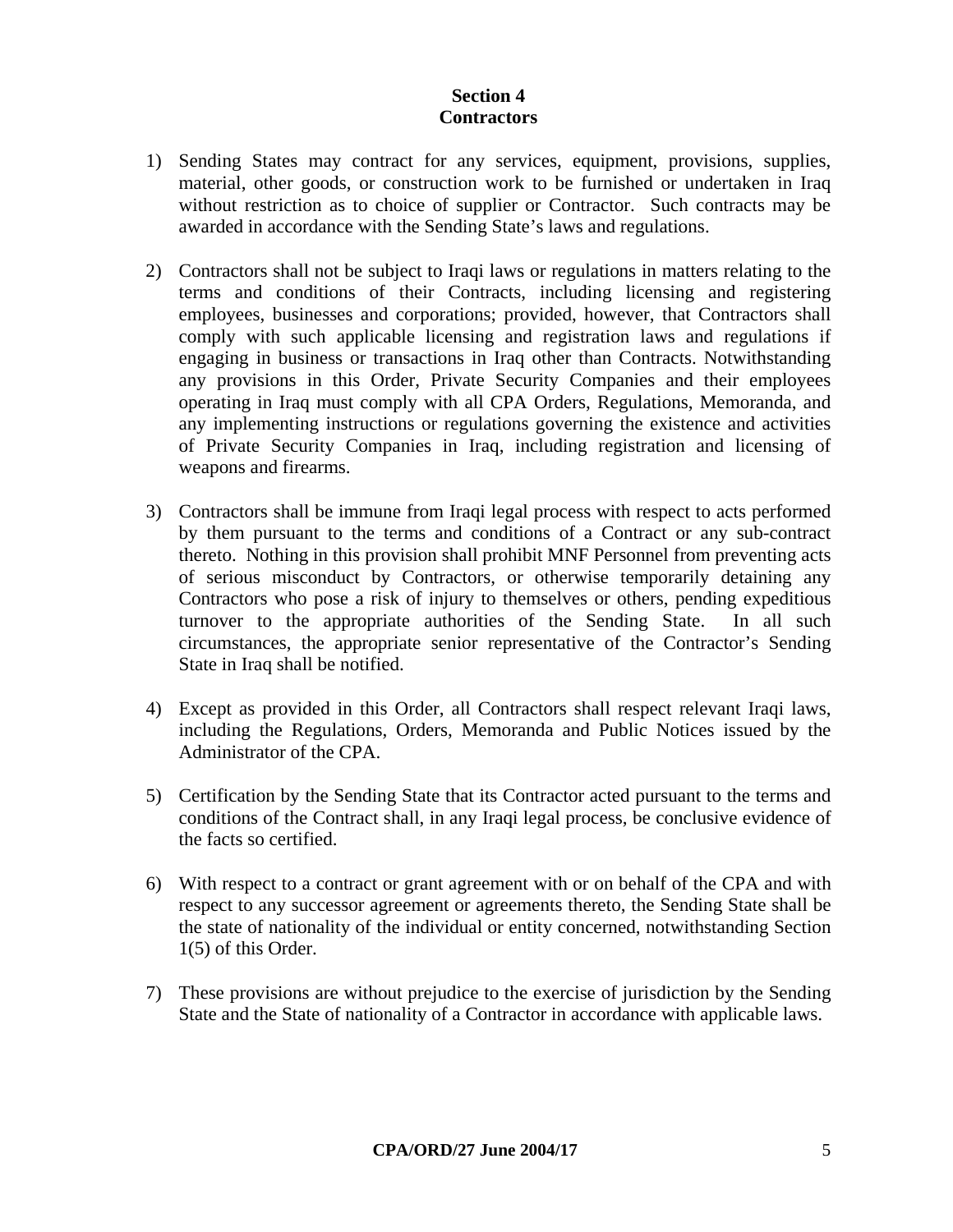#### **Section 5 Waiver of Legal Immunity and Jurisdiction**

- 1) Immunity from Iraqi legal process of MNF, CPA and Foreign Liaison Mission Personnel, International Consultants and Contractors is not for the benefit of the individuals concerned and may be waived pursuant to this Section.
- 2) Requests to waive immunity for MNF, CPA and Foreign Liaison Mission Personnel and International Consultants shall be referred to the respective Sending State. Such a waiver, if granted, must be express and in writing to be effective.
- 3) Requests to waive immunity for Contractors shall be referred to the relevant Sending State in relation to the act or acts for which waiver is sought. Such a waiver, if granted, must be express and in writing to be effective.

### **Section 6 Communications**

- 1) The MNF shall engage in radiocommunications in accordance with the Annex hereto and is authorized, in coordination with the Government, to use such facilities as may be required for the performance of its tasks. Issues with respect to communications shall be resolved pursuant to this Order and the Annex hereto.
- 2) Subject to the provisions of paragraph (1) above:
	- a) The MNF, Diplomatic and Consular Missions and Contractors may, in consultation with the Government, install and operate radiocommunication stations (including terrestrial radio and television broadcasting stations and satellite stations) to disseminate information relating to their mandates. The MNF, Diplomatic and Consular Missions and Contractors also may install and operate radiocommunication transmitting and receiving stations, including satellite earth stations, and install and operate other telecommunications systems including by laying cable and land lines, to provide communications, navigation, radiopositioning and other services useful in fulfilling their respective mandates. The MNF, Diplomatic and Consular Missions and Contractors shall also have the right to exchange telephone, voice, facsimile and other electronic data with relevant global telecommunications networks. The MNF, Diplomatic and Consular Missions and Contractors may continue to operate after June 30, 2004 existing radiocommunication transmitting and receiving stations, including broadcasting stations and other telecommunications systems operated by them or their predecessors on or prior to June 30, 2004, in accordance with existing authorizations and assignments of radio frequency spectrum. Subject to the Annex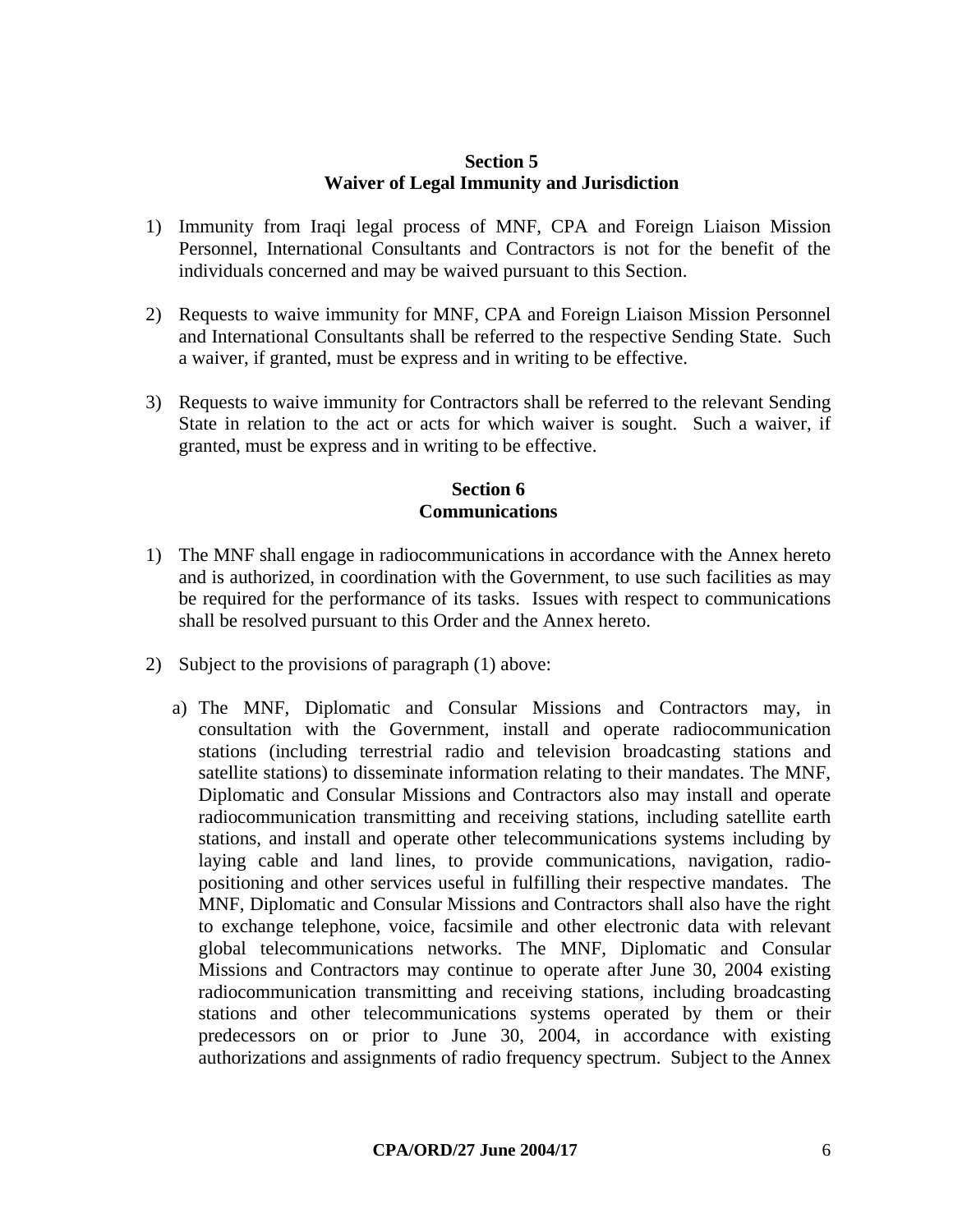hereto, the radio broadcasting stations, radio transmitting and receiving stations, and telecommunications systems operated pursuant to this Section by the MNF, Diplomatic and Consular Missions and Contractors shall be operated in accordance with the International Telecommunication Union Constitution, Convention and Radio Regulations, where applicable. The frequencies on which any new radiocommunication transmitting and receiving stations, including broadcasting stations, may be operated shall be decided upon in coordination with the Government to the extent required under and in accordance with the Annex hereto. Such use of the radio-frequency spectrum shall be free of charge for MNF and Diplomatic and Consular Missions.

- b) The MNF, Diplomatic and Consular Missions and Contractors may connect with local telephone, facsimile and other electronic data systems. Existing connections to such local systems (made by them or their predecessor entities) shall remain in place following June 30, 2004. The MNF, Diplomatic and Consular Missions and Contractors may make new connections to such local systems after consultation and in accordance with arrangements with the Government. The use of such existing and new systems shall be charged at the most competitive rate to the MNF, Diplomatic and Consular Missions and Contractors.
- 3) The MNF may arrange through its own facilities for the processing and transport of private mail to or from MNF Personnel. The Government shall be informed of the nature of such arrangements and shall not interfere with or censor the mail of the MNF, or MNF Personnel.
- 4) The Code of Wireless Communications, Code No. 159 of 1980, to the extent not already superseded, is hereby repealed.

#### **Section 7 Travel and Transport**

- 1) All MNF, CPA and Foreign Liaison Mission Personnel, International Consultants and Contractors, to the extent necessary to perform their Contracts, shall enjoy, together with vehicles, vessels, aircraft and equipment, freedom of movement without delay throughout Iraq. That freedom shall, to the extent practicable with respect to large movements of personnel, stores, vehicles or aircraft through airports or on railways or roads used for general traffic within Iraq, be coordinated with the Government. The Government shall supply the MNF with, where available, maps and other information concerning the locations of mine fields and other dangers and impediments.
- 2) Vehicles, vessels and aircraft shall not be subject to registration, licensing or inspection by the Government, provided that Contractors' vehicles, vessels and aircraft shall carry appropriate third-party insurance.
- 3) All MNF, CPA and Foreign Liaison Mission Personnel, International Consultants and Contractors, to the extent necessary to perform their Contracts, together with their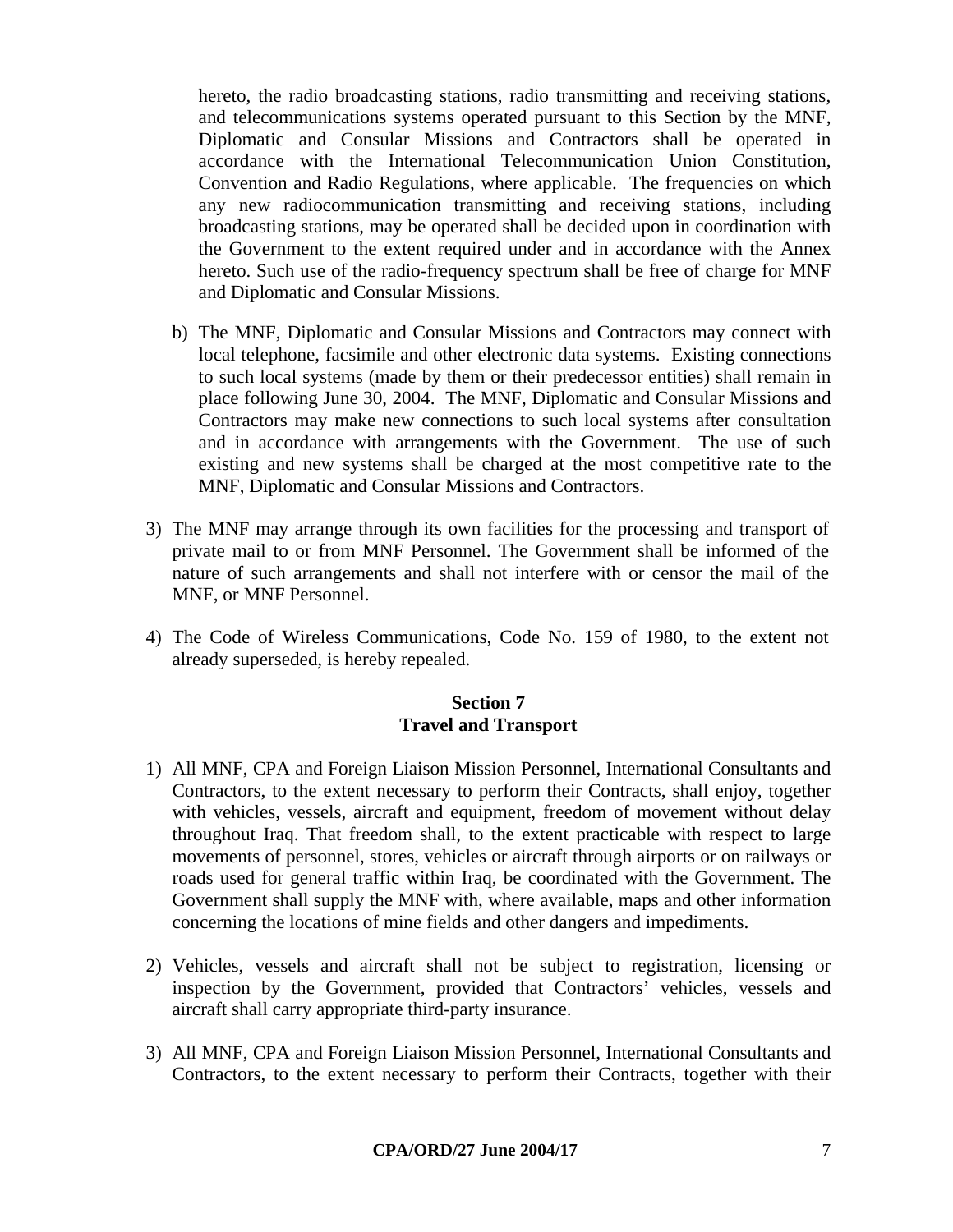vehicles, vessels and aircraft, may use roads, bridges, canals and other waters, port facilities, airfields and airspace without the payment of dues, tolls or charges, including landing and parking fees, port, wharfage, pilotage, navigation and overflight charges, overland transit fees, and similar charges. Exemption will not be claimed from charges for services requested and rendered, and such charges shall be at rates most favourable to CPA, MNF and Foreign Liaison Mission Personnel, and International Consultants and Contractors.

4) The Force Commander shall coordinate with the appropriate institutions of the Government regarding the rules and procedures governing Iraqi civil airspace and will manage the air traffic system for all military and civilian air traffic. The Force Commander will control airspace required for military operations within Iraq for the purpose of deconflicting military and civil uses. The Force Commander shall implement the transfer to civilian control of the airspace over Iraq to the appropriate institutions of the Government in a manner consistent with ensuring the safe and efficient operation of an air traffic management system, with security requirements, and Iraqi national capability to resume control over Iraqi national airspace no later than the MNF departure from Iraq.

### **Section 8 Customs and Excise**

- 1) The MNF may establish, maintain and operate commissaries, exchanges and morale and welfare facilities at its headquarters, camps and posts for the benefit of MNF Personnel, and, at the discretion of the Force Commander, other non-Iraqi persons who are the subject of this Order, but not of locally recruited personnel. Such commissaries, exchanges and morale and welfare facilities may provide consumable goods and other articles. The Force Commander shall take all reasonable measures to prevent abuse of such commissaries, exchanges and morale and welfare facilities and the sale or resale of such goods to persons other than MNF Personnel. The Force Commander shall give consideration to requests of the Government concerning the operation of the commissaries, exchanges and morale and welfare facilities.
- 2) MNF, CPA and Foreign Liaison Mission Personnel, International Consultants and Contractors may:
	- a) Import, free of duty or other restrictions, and clear without inspection, license, authorization, other restrictions, taxes, customs duties, or any other charges, equipment, provisions, supplies, fuel, technology, and other goods and services, including controlled substances, which are for their exclusive and official or contractual use and for the MNF for resale in the commissaries, exchanges and morale and welfare facilities provided for above;
	- b) Re-export unconsumed provisions, supplies, fuel, technology, and other goods and equipment, including controlled substances, without inspection, license, authorization, other restrictions, taxes, customs duties or any other charges, or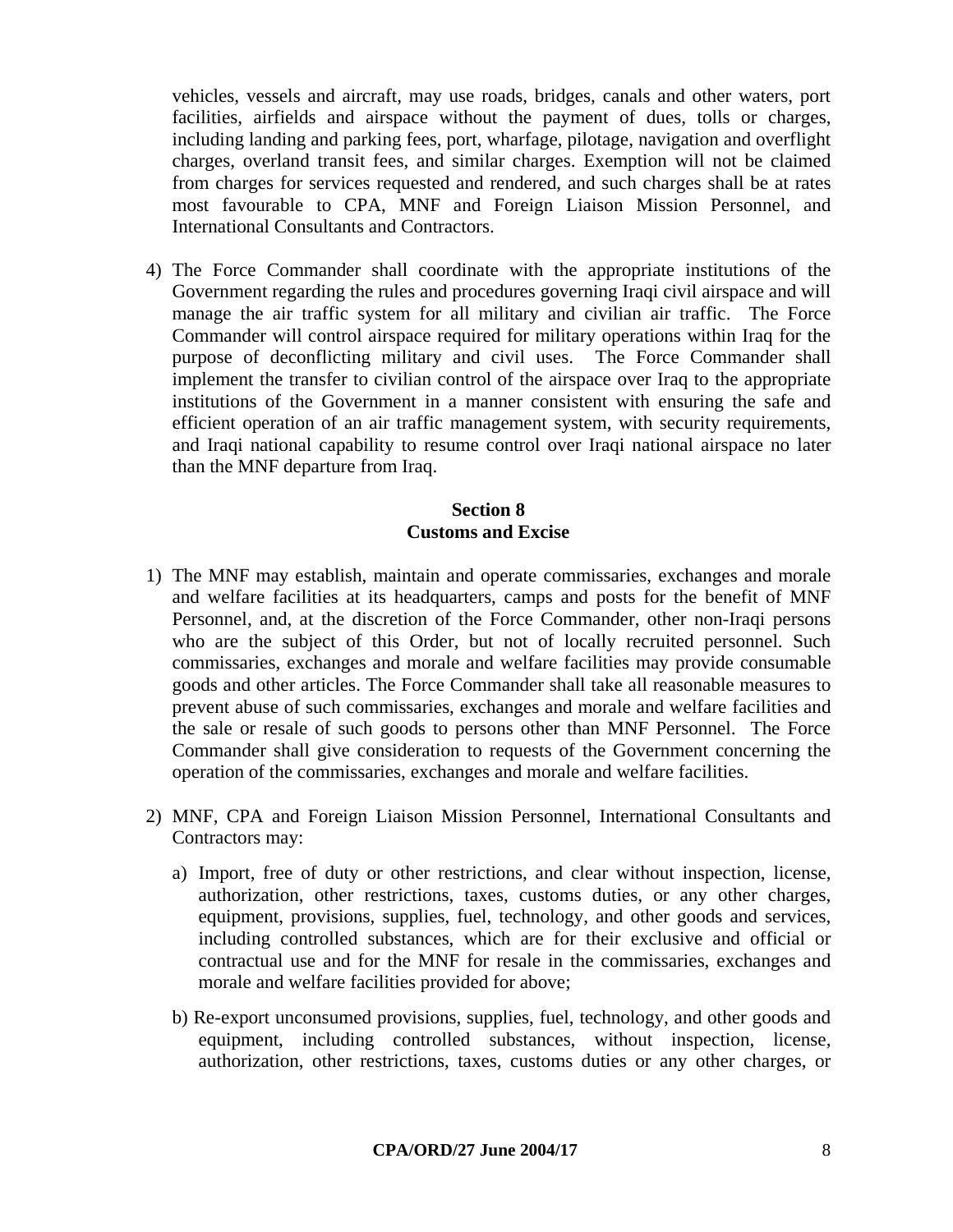otherwise dispose of such items on terms and conditions to be agreed upon with competent Government authorities.

- 3) An efficient procedure, including documentation, will be coordinated with the Government to expedite importation, clearances, transfer or exportation.
- 4) MNF, CPA and Foreign Liaison Mission Personnel, International Consultants and Contractors shall be subject to the laws and regulations of Iraq governing customs and foreign exchange with respect to personal property not required by them by reason of their official duties and presence in Iraq. A Sending State's certification that property of MNF, CPA and Foreign Liaison Mission Personnel, International Consultants and Contractors is required by them by reason of their official duties shall be conclusive evidence of the facts so certified.
- 5) Special facilities will be granted by the Government for the speedy processing of entry and exit formalities for MNF Personnel, including the civilian component, upon prior written notification from the Force Commander.

## **Section 9 Facilities for the MNF**

- 1) The MNF may use without cost such areas for headquarters, camps or other premises as may be necessary for the conduct of the operational and administrative activities of the MNF. All premises currently used by the MNF shall continue to be used by it without hindrance for the duration of this Order, unless other mutually agreed arrangements are entered into between the MNF and the Government. While any areas on which such headquarters, camps or other premises are located remain Iraqi territory, they shall be inviolable and subject to the exclusive control and authority of the MNF, including with respect to entry and exit of all personnel. The MNF shall be guaranteed unimpeded access to such MNF premises. Where MNF Personnel are colocated with military personnel of Iraq, permanent, direct and immediate access for the MNF to those premises shall be guaranteed.
- 2) The MNF may use water, electricity and other public utilities and facilities free of charge, or, where this is not practicable, at the most favorable rate, and in the case of interruption or threatened interruption of service, the MNF shall have, as far as possible, the same priority as essential government services. Where such utilities or facilities are not provided free of charge, payment shall be made by the MNF on terms and conditions to be agreed with the competent Government authority. The MNF shall be responsible for the maintenance and upkeep of facilities so provided.
- 3) The MNF may generate, within its premises, electricity for its use and may transmit and distribute such electricity.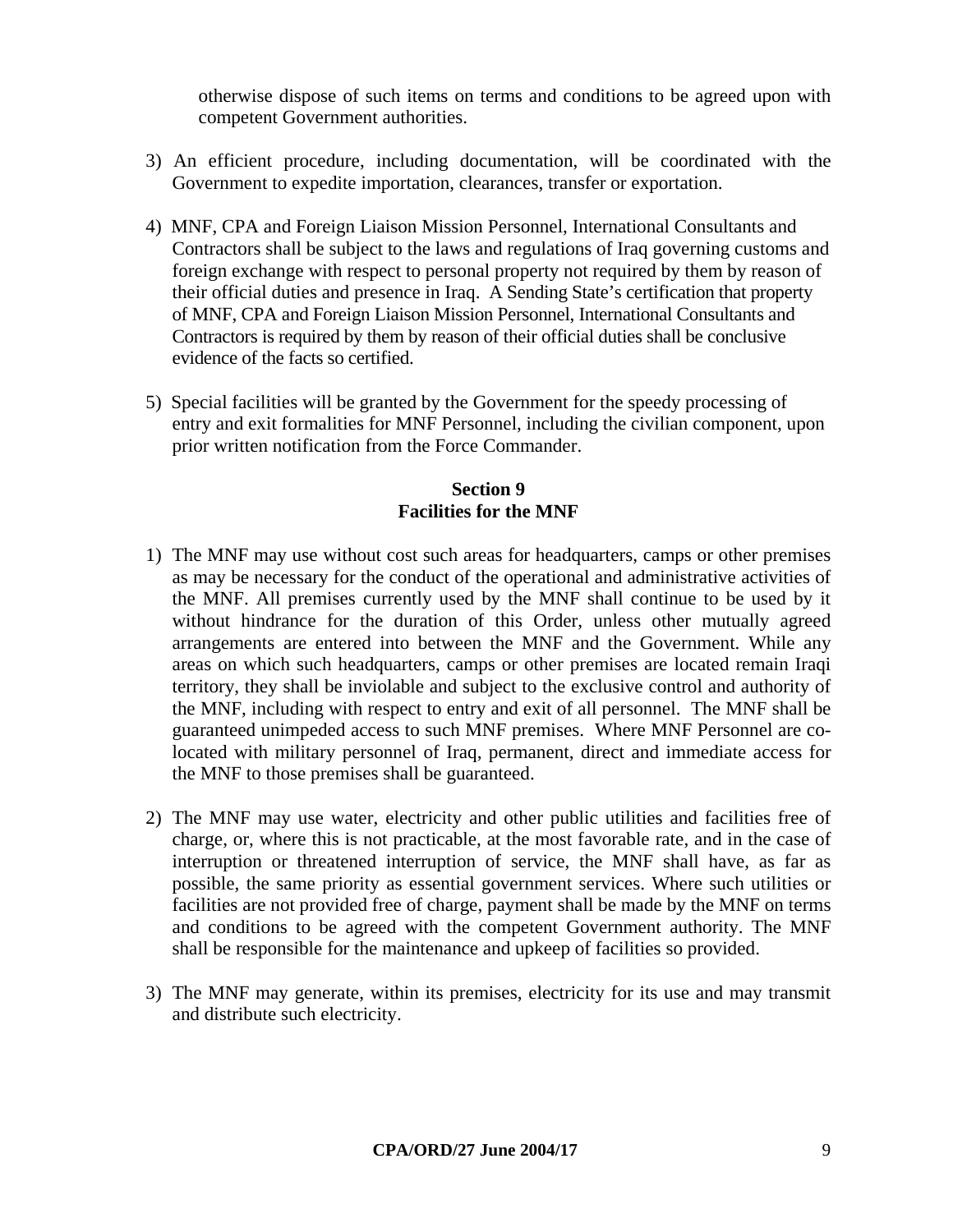4) There shall be an area within central Baghdad that shall be designated as the "International Zone." The International Zone shall have the boundaries that the MNF has established for this purpose. The MNF shall retain control of the perimeter of the International Zone and all rights of entry and exit, and all matters of security within the International Zone shall be subject to the control of the MNF. The activities and assignment of Iraqi security personnel within the International Zone shall be as mutually agreed upon between the MNF and the Government. Iraqi citizens living within the International Zone will remain subject to Iraqi law. Services, utilities and maintenance not otherwise performed or undertaken by the MNF within the International Zone shall be provided to the MNF by the Government free of charge or at the most favorable rate as agreed between the Force Commander and the Government.

# **Section 10 Taxation, Provisions, Supplies, Services and Sanitary Arrangements**

- 1) The MNF, Sending States and Contractors shall be exempt from general sales taxes, Value Added Tax (VAT), and any similar taxes in respect of all local purchases for official use or for the performance of Contracts in Iraq. With respect to equipment, provisions, supplies, fuel, materials and other goods and services obtained locally by the MNF, Sending States or Contractors for the official and exclusive use of the MNF or Sending States or for the performance of Contracts in Iraq, appropriate administrative arrangements shall be made for the remission or return of any excise or tax paid as part of the price. In making purchases on the local market, the MNF, Sending States and Contractors shall, on the basis of observations made and information provided by the Government in that respect, avoid any adverse effect on the local economy.
- 2) Contractors shall be accorded exemption from taxes in Iraq on earnings from Contracts, including corporate, income, social security and other similar taxes arising directly from the performance of Contracts. MNF Personnel, CPA Personnel, Foreign Liaison Mission Personnel and International Consultants shall be accorded exemption from taxes in Iraq on earnings received by them in their capacity as such Personnel and Consultants.
- 3) The MNF and the Government shall cooperate with respect to sanitary services and shall extend to each other the fullest cooperation in matters concerning health, particularly with respect to the control of communicable diseases, consistent with relevant international law.

### **Section 11 Recruitment of Local Personnel**

The MNF, Sending States and Contractors may recruit, hire and employ locally such personnel as they require. The terms and conditions of recruitment, hiring and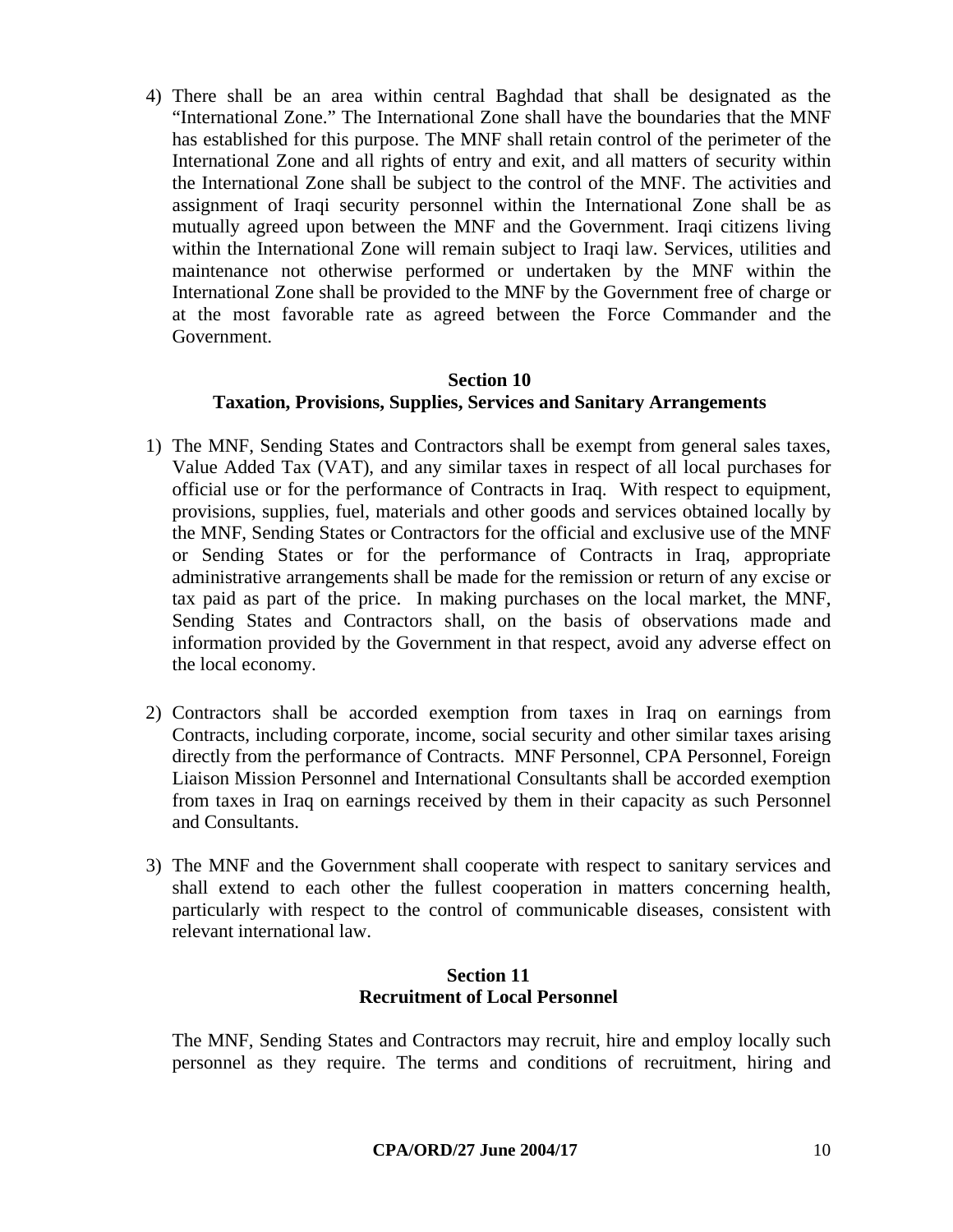employment by the MNF, Sending States and Contractors shall be determined by respectively the MNF, Sending States and the terms of the Contractor's Contract.

### **Section 12 Currency**

The MNF shall be permitted to purchase from the Government in mutually acceptable currency, local currency required for the use of the MNF, including to pay MNF Personnel, at the rate of exchange most favorable to the MNF.

### **Section 13 Entry, Residence and Departure**

- 1) MNF, CPA and Foreign Liaison Mission Personnel, and International Consultants shall have the right to enter into, remain in, and depart from Iraq.
- 2) The speedy entry into and departure from Iraq of MNF, CPA and Foreign Liaison Mission Personnel, Contractors and International Consultants shall be facilitated to the maximum extent practicable. For that purpose, MNF, CPA and Foreign Liaison Mission Personnel, and International Consultants shall be exempt from passport and visa regulations and immigration inspection and restrictions as well as payment of any fees or charges on entering into or departing from Iraq. They shall also be exempt from any regulations governing the residence of aliens in Iraq, including registration, but shall not be considered as acquiring any right to permanent residence or domicile in Iraq.
- 3) For the purpose of such entry or departure, MNF Personnel shall only be required to have: (a) an individual or collective movement order issued by or under the authority of the Force Commander or any appropriate authority of a Sending State providing personnel to the MNF; and (b) a national passport or personal identity card issued by the appropriate authorities of a Sending State providing personnel to the MNF.
- 4) For the proper performance of Contracts, Contractors shall be provided with facilities concerning their entry into and departure from Iraq as well as their repatriation in time of crisis. For this purpose, there shall promptly be issued to Contractors, free of charge and without any restrictions, all necessary visas, licenses or permits.

### **Section 14 Uniforms and Arms**

While performing official duties, MNF Military Personnel shall wear the national military uniform of their respective Sending States unless otherwise authorized by the Force Commander for operational reasons. The wearing of civilian dress by MNF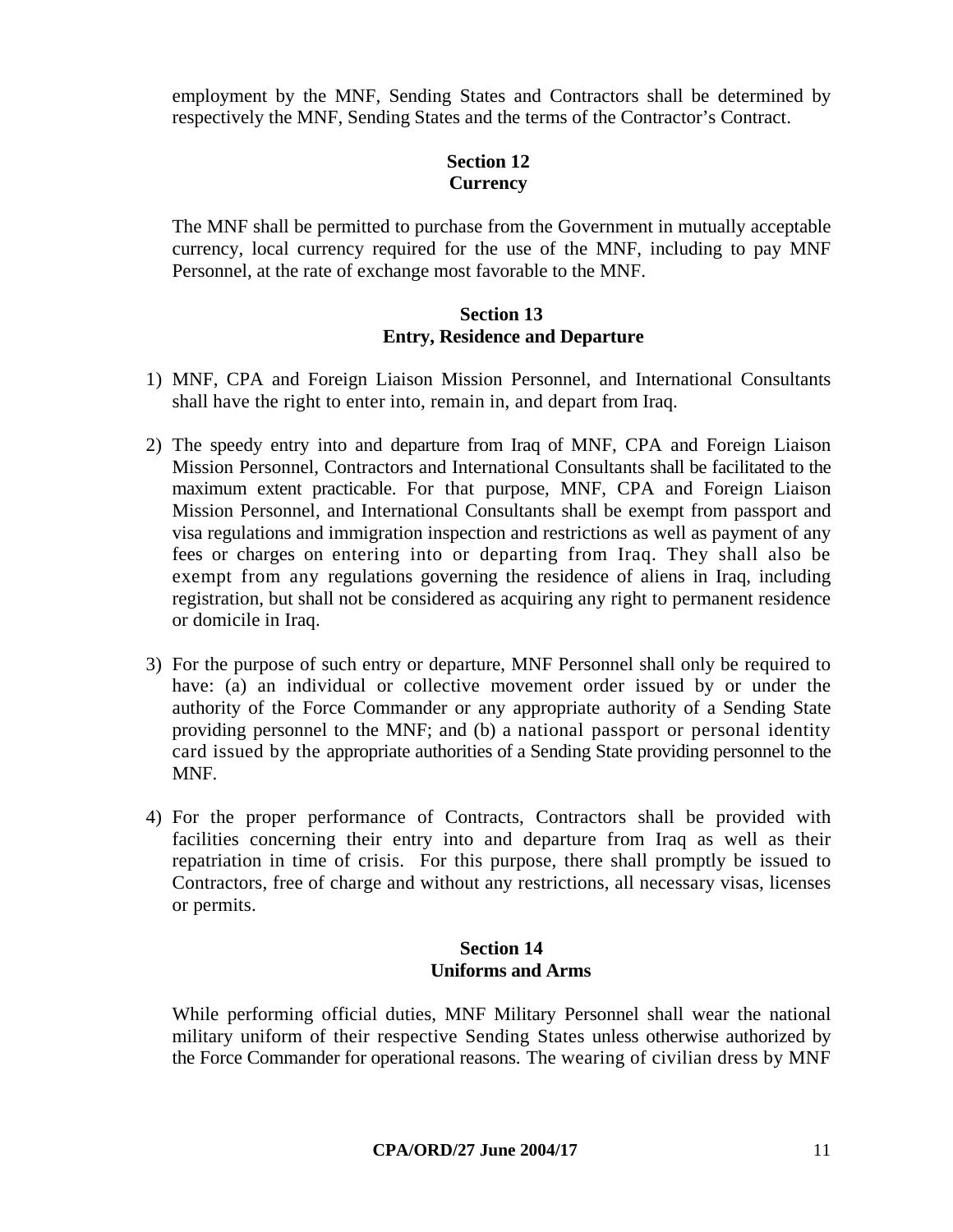Military Personnel may be authorized by the Force Commander at other times. MNF Personnel and Private Security Companies may possess and carry arms while on official duty in accordance with their orders or under the terms and conditions of their Contracts. As authorized by the ambassador or the chargé d'affaires of a Sending State, Diplomatic and Consular personnel may possess and carry arms while on official duty.

#### **Section 15 Identification**

Upon request by the Government, a Sending State shall confirm that an individual falls into one of the categories covered by this Order.

### **Section 16 Permits and licenses**

- 1) A permit or license issued by the MNF, the CPA, Foreign Liaison Missions or Sending States for the operation by their Personnel, including non-Iraqi locally recruited personnel, of any vehicles and for the practice of any profession or occupation in connection with their functions, shall be accepted as valid, without tax or fee, provided that no permit to drive a vehicle shall be issued to any person who is not already in possession of an appropriate and valid license issued by the appropriate authorities of the Sending State.
- 2) Licenses and certificates already issued by appropriate authorities in other States in respect of aircraft and vessels, including those operated by Contractors exclusively by or for the MNF, the CPA and Foreign Liaison, Diplomatic and Consular Missions shall be accepted as valid.

#### **Section 17 Deceased members**

The Force Commander and Sending States may take charge of and transfer out of Iraq or otherwise dispose of the remains of any MNF, CPA and Foreign Liaison Mission Personnel, International Consultants and Contractors who die in Iraq, as well as their personal property located within Iraq.

#### **Section 18 Claims**

Except where immunity has been waived in accordance with Section 5 of this Order, third-party claims including those for property loss or damage and for personal injury, illness or death or in respect of any other matter arising from or attributed to acts or omissions of CPA, MNF and Foreign Liaison Mission Personnel, International Consultants, and Contractors or any persons employed by them for activities relating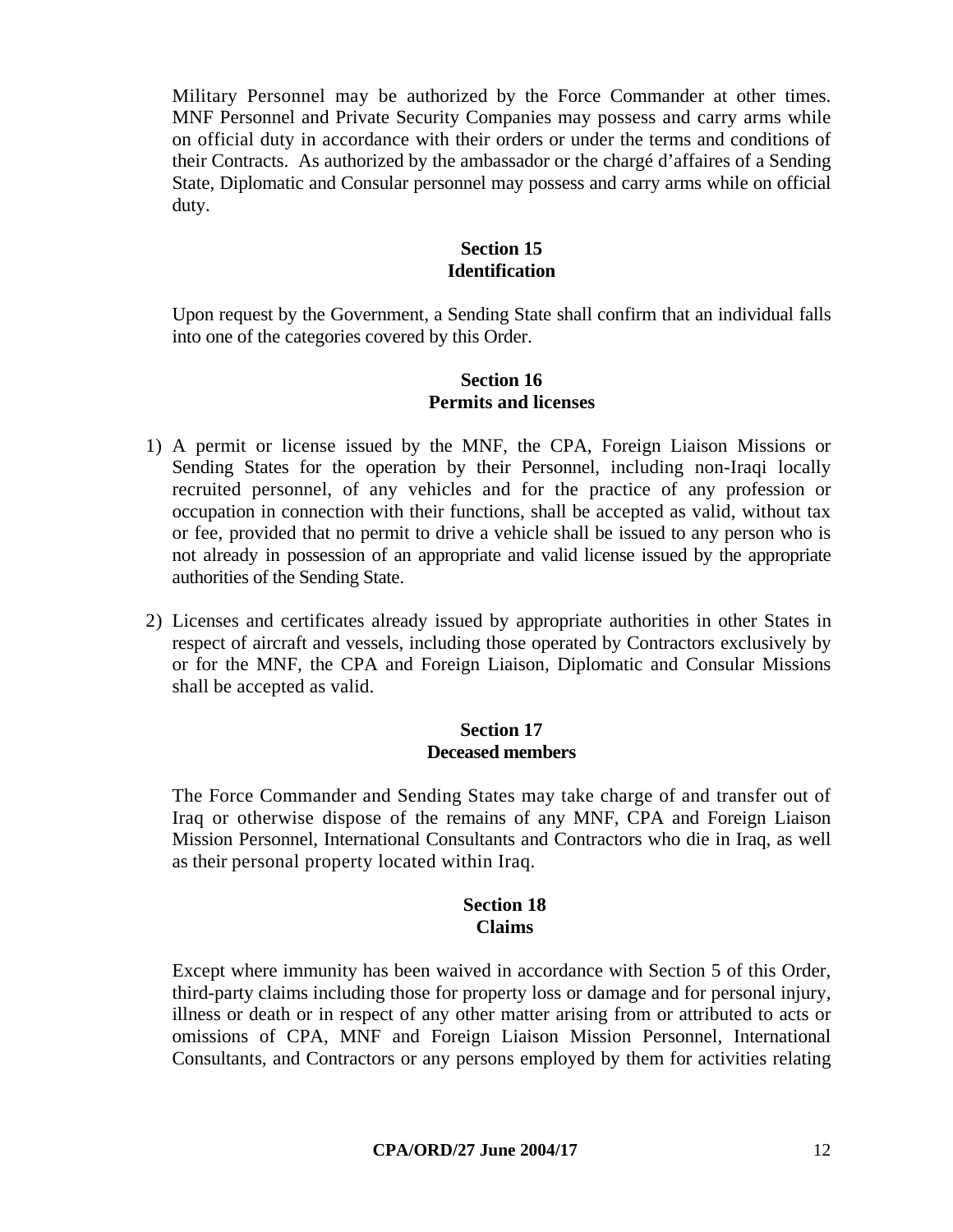to performance of their Contracts, whether normally resident in Iraq or not and that do not arise in connection with military operations, shall be submitted and dealt with by the Sending State whose personnel (including the Contractors engaged by that State). property, activities or other assets are alleged to have caused the claimed damage, in a manner consistent with the Sending State's laws, regulations and procedures.

### **Section 19 Supplemental Arrangements**

The Force Commander and the Government may conclude supplemental arrangements or Protocols to this Order and shall ensure close and reciprocal liaison at every appropriate level.

#### **Section 20 Effective Period**

This Order shall enter into force on the date of signature. It shall remain in force for the duration of the mandate authorizing the MNF under U.N. Security Council Resolutions 1511 and 1546 and any subsequent relevant resolutions and shall not terminate until the departure of the final element of the MNF from Iraq, unless rescinded or amended by legislation duly enacted and having the force of law.

 $\sim$   $\approx$   $6$ (zt(cr

L. Paul Bremer, Administrator **Coalition Provisional Authority** 

CPA/ORD/27 June 2004/17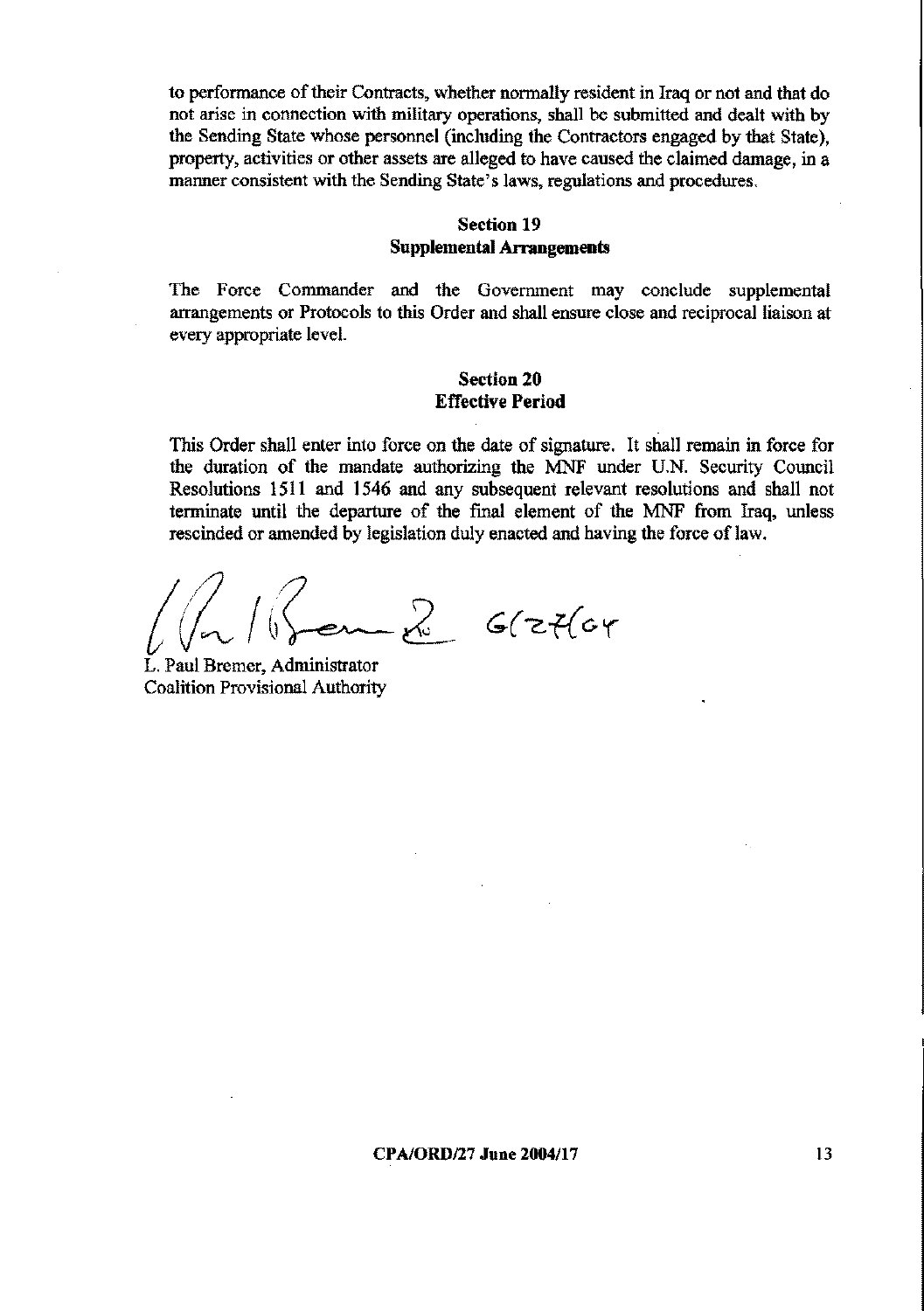#### **ANNEX**

### ARRANGEMENTS CONCERNING USE OF THE RADIO FREQUENCY SPECTRUM

#### ARTICLE I: GENERAL PRINCIPLES

- 1) The Government, including the Iraqi Communications and Media Commission and any successor or other entity with authority relating to radio frequency spectrum in Iraq (collectively referred to as the "Commission"), shall render all decisions planning, managing, allocating and assigning radio frequency spectrum in a manner that recognizes and safeguards the radio frequency spectrum needs of the MNF.
- 2) Consistent with Sections 5(2)(i) and 5(2)(m) of CPA Order No. 65, the Government, through the Commission, will coordinate with the Force Commander regarding any pending or proposed action or regulatory decision that may affect MNF's use of radio frequency spectrum, in order to ensure that no such actions or decisions will interfere with military requirements necessary in the interest of the national security of Iraq.
- 3) Nothing contained in this Annex shall be interpreted to abridge or deny the ability of the MNF to utilize existing and future frequency assignments to operate communications, navigation and other military facilities and networks required to facilitate internal operations and to safeguard the security and reconstruction of Iraq.

#### ARTICLE II: TABLE OF ALLOCATIONS

- 1) The initial Table of Allocations, which designates bands as Civil, Military or Shared, is attached hereto as Appendix 1. Neither the Government nor the Force Commander may change the Table of Allocations except in accordance with the provisions set forth in this Annex.
- 2) No changes to the Table of Allocations that reallocate, reassign or otherwise affect the bands designated as Military, the MNF's use thereof, or the MNF's use of frequencies assigned to it in the bands designated as Civil or Shared Uses shall be effective unless agreed to by the Force Commander.
- 3) Subject to paragraph 2) of this Article II, the Commission may reallocate radio frequency spectrum and/or revise the Table of Allocations in the bands designated as Civil or Shared by providing thirty days' prior written notice to the Force Commander of such reallocation and/or revision.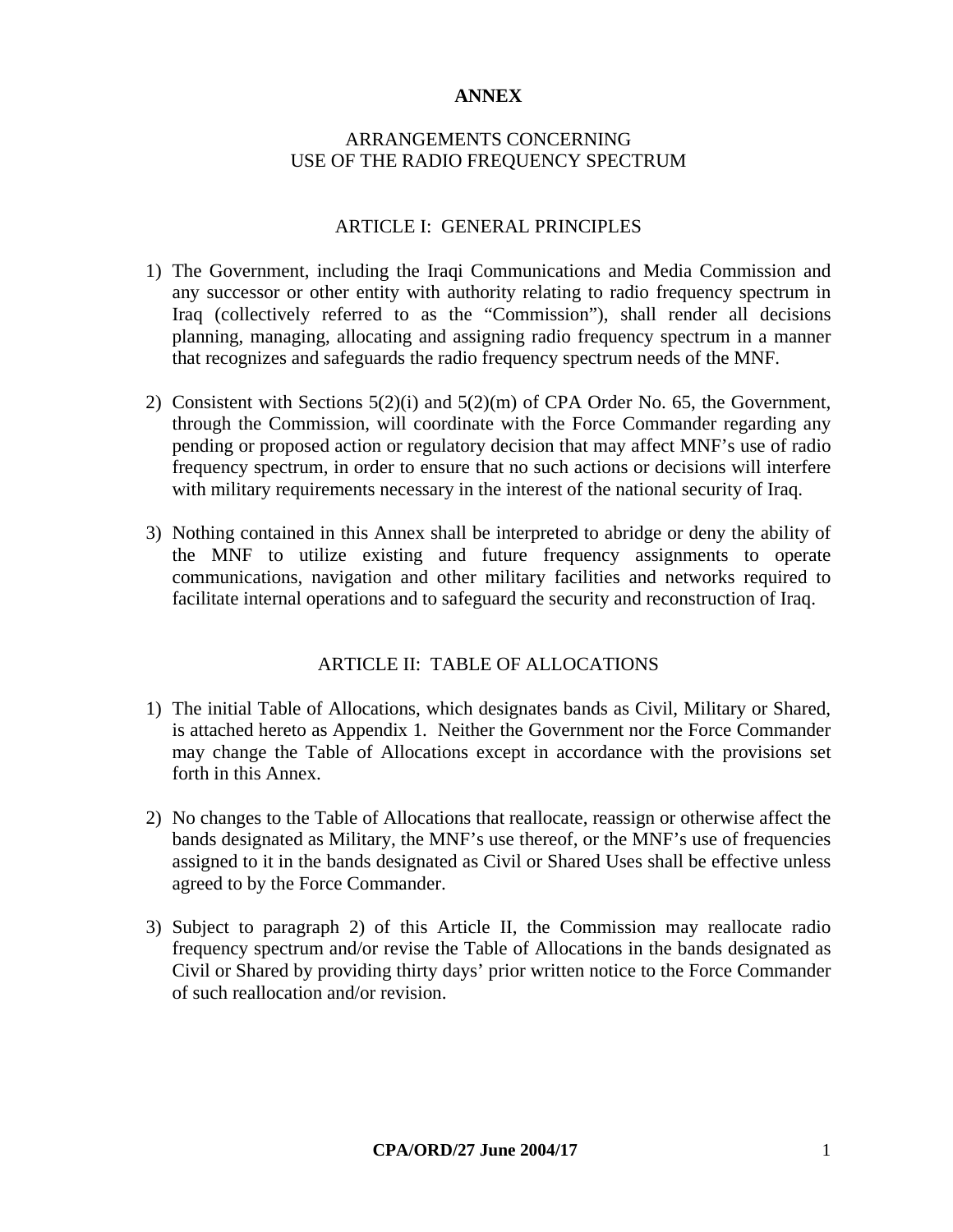#### ARTICLE III: ASSIGNMENT OF RADIO FREQUENCIES

- 1) The Commission controls the assignment of frequencies in the bands designated as Civil or Shared Uses and serves as the approval authority for frequency assignments in these bands, and shall render its decisions in accordance with these regulations. Except as set forth in this Annex, no person may operate radio transmitting equipment in the bands designated as Civil or Shared without the authorization of the Commission.
- 2) The Force Commander controls assignment of frequencies in the bands designated as Military and serves as approval authority for these bands. Decisions by the Force Commander regarding assignments in the bands designated as Military are committed to his complete discretion and are not subject to review by the Government. No person may operate radio transmitting equipment in the bands designated as Military without the authorization of the Force Commander.
- 3) In addition to the use of any bands designated as Military Uses that have been authorized by the Force Commander, the Force Commander shall have the right to retain and request frequency assignments from the Commission whenever necessary, in the bands designated as Civil or Shared. Requests by the Force Commander for frequency assignments in the bands designated as Civil or Shared Uses shall be addressed and coordinated with the Commission in the following manner:
	- a. Following June 30, 2004, the military and civil defense forces (including the MNF) will retain the frequency assignments in the bands designated as Civil or Shared that were held immediately prior to that date, including those assignments held by the MNF, which shall retain the assignments previously held by Coalition Forces, and may transfer those assignments to any successor entity for the protection of Iraq's national security.
	- b. The Force Commander may submit written requests to the Commission for additional frequency assignments in the bands designated as Civil or Shared Uses. Upon receipt of a written request for frequency assignment(s) from the Force Commander, the Commission will render its written decision to grant or deny such request(s) in a manner that will not interfere with military requirements necessary in the interest of security;
	- c. The Commission shall respond in writing to requests for frequency assignments from the Force Commander within thirty days of receipt of such requests to either grant the requested authorization or provide a written explanation of its denial of the request;
	- d. If the MNF is not employing a frequency that is assigned to it in a band designated as Civil or Shared, the Commission may request that the unused assignment be returned for reassignment or reallocation, and such request shall